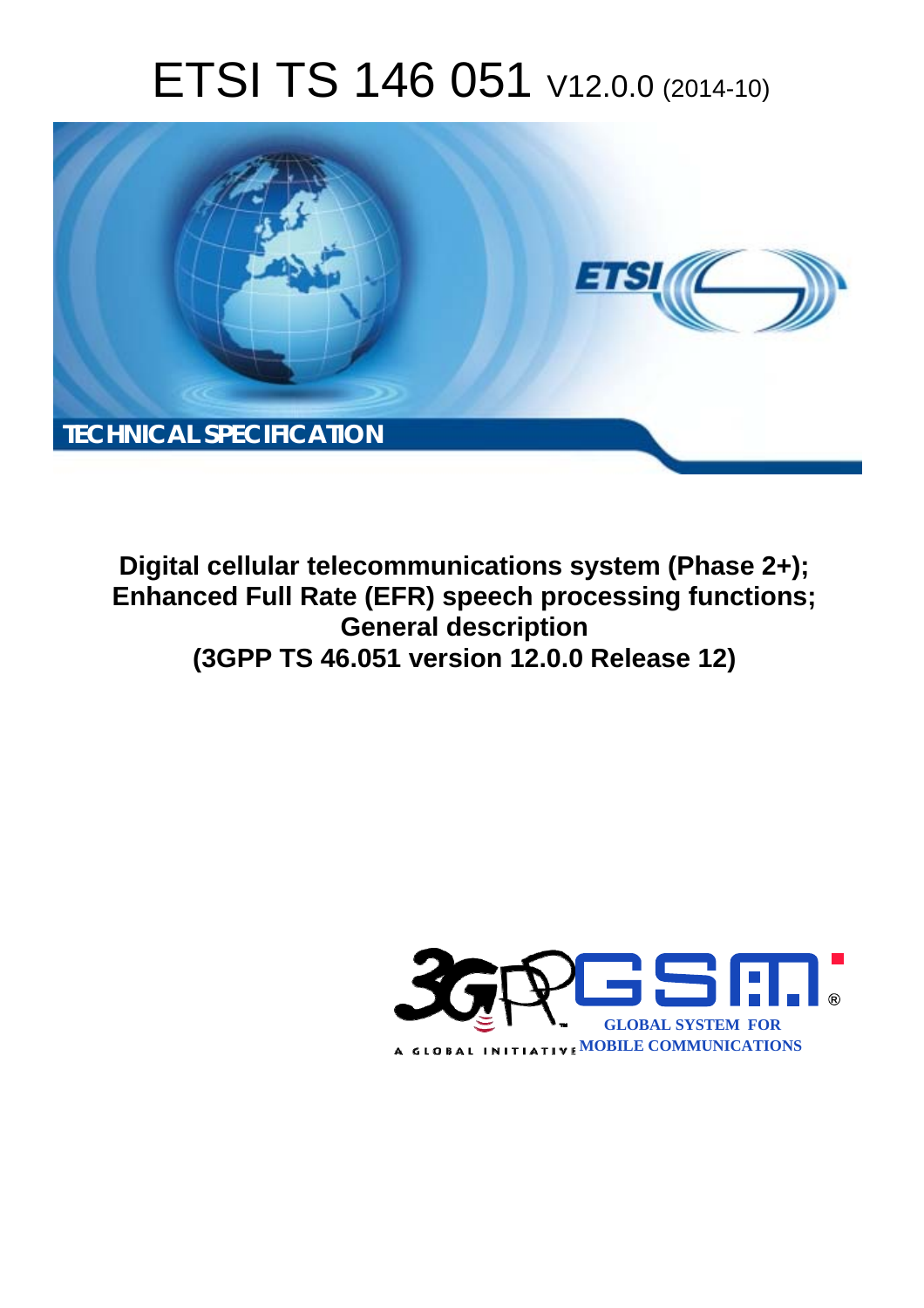Reference RTS/TSGS-0446051vc00

> Keywords **GSM**

#### *ETSI*

#### 650 Route des Lucioles F-06921 Sophia Antipolis Cedex - FRANCE

Tel.: +33 4 92 94 42 00 Fax: +33 4 93 65 47 16

Siret N° 348 623 562 00017 - NAF 742 C Association à but non lucratif enregistrée à la Sous-Préfecture de Grasse (06) N° 7803/88

#### *Important notice*

The present document can be downloaded from: [http://www.etsi.org](http://www.etsi.org/)

The present document may be made available in electronic versions and/or in print. The content of any electronic and/or print versions of the present document shall not be modified without the prior written authorization of ETSI. In case of any existing or perceived difference in contents between such versions and/or in print, the only prevailing document is the print of the Portable Document Format (PDF) version kept on a specific network drive within ETSI Secretariat.

Users of the present document should be aware that the document may be subject to revision or change of status. Information on the current status of this and other ETSI documents is available at <http://portal.etsi.org/tb/status/status.asp>

If you find errors in the present document, please send your comment to one of the following services: [http://portal.etsi.org/chaircor/ETSI\\_support.asp](http://portal.etsi.org/chaircor/ETSI_support.asp)

#### *Copyright Notification*

No part may be reproduced or utilized in any form or by any means, electronic or mechanical, including photocopying and microfilm except as authorized by written permission of ETSI.

The content of the PDF version shall not be modified without the written authorization of ETSI. The copyright and the foregoing restriction extend to reproduction in all media.

> © European Telecommunications Standards Institute 2014. All rights reserved.

**DECT**TM, **PLUGTESTS**TM, **UMTS**TM and the ETSI logo are Trade Marks of ETSI registered for the benefit of its Members. **3GPP**TM and **LTE**™ are Trade Marks of ETSI registered for the benefit of its Members and of the 3GPP Organizational Partners.

**GSM**® and the GSM logo are Trade Marks registered and owned by the GSM Association.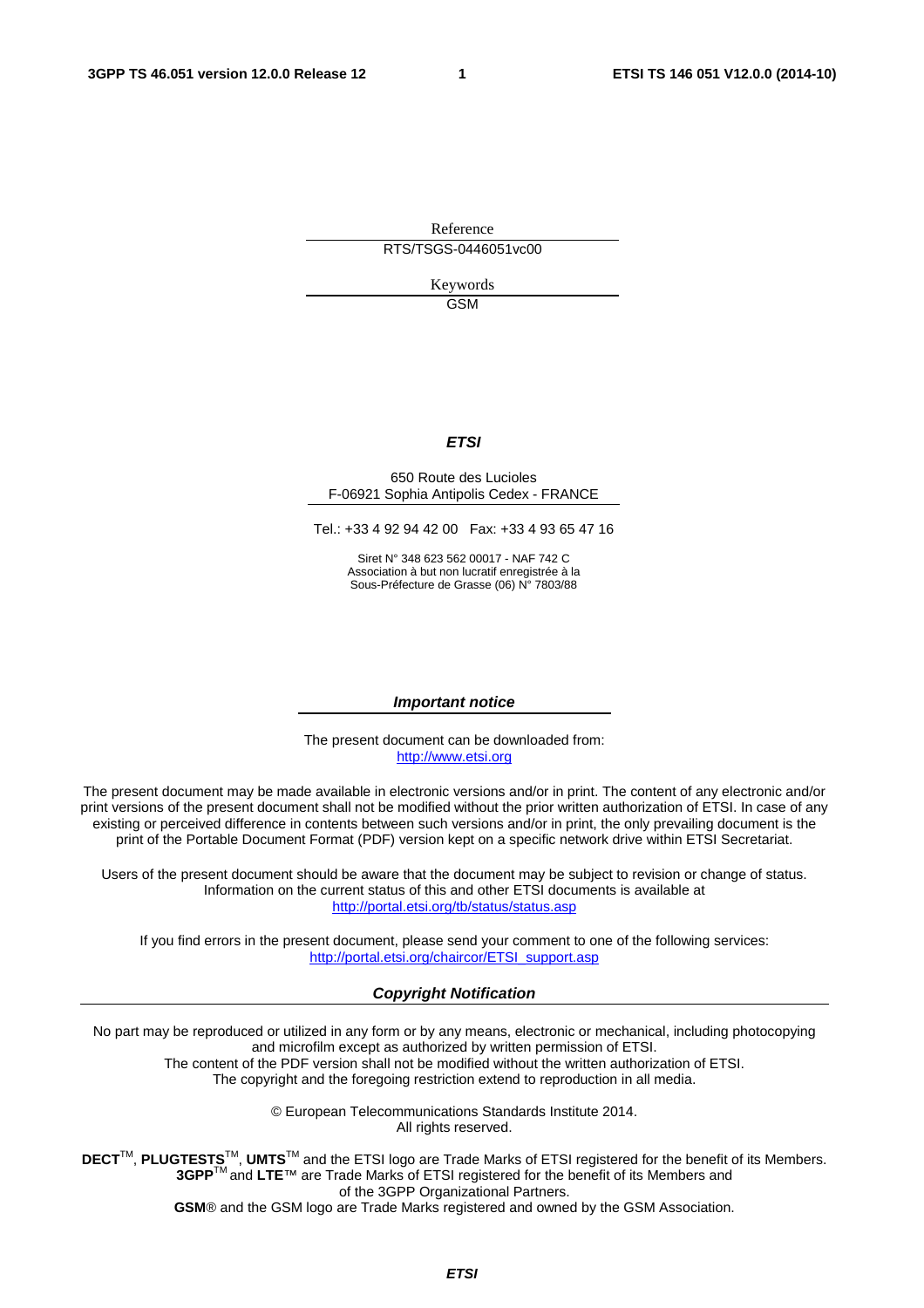### Intellectual Property Rights

IPRs essential or potentially essential to the present document may have been declared to ETSI. The information pertaining to these essential IPRs, if any, is publicly available for **ETSI members and non-members**, and can be found in ETSI SR 000 314: *"Intellectual Property Rights (IPRs); Essential, or potentially Essential, IPRs notified to ETSI in respect of ETSI standards"*, which is available from the ETSI Secretariat. Latest updates are available on the ETSI Web server [\(http://ipr.etsi.org](http://webapp.etsi.org/IPR/home.asp)).

Pursuant to the ETSI IPR Policy, no investigation, including IPR searches, has been carried out by ETSI. No guarantee can be given as to the existence of other IPRs not referenced in ETSI SR 000 314 (or the updates on the ETSI Web server) which are, or may be, or may become, essential to the present document.

### Foreword

This Technical Specification (TS) has been produced by ETSI 3rd Generation Partnership Project (3GPP).

The present document may refer to technical specifications or reports using their 3GPP identities, UMTS identities or GSM identities. These should be interpreted as being references to the corresponding ETSI deliverables.

The cross reference between GSM, UMTS, 3GPP and ETSI identities can be found under [http://webapp.etsi.org/key/queryform.asp.](http://webapp.etsi.org/key/queryform.asp)

### Modal verbs terminology

In the present document "**shall**", "**shall not**", "**should**", "**should not**", "**may**", "**may not**", "**need**", "**need not**", "**will**", "**will not**", "**can**" and "**cannot**" are to be interpreted as described in clause 3.2 of the [ETSI Drafting Rules](http://portal.etsi.org/Help/editHelp!/Howtostart/ETSIDraftingRules.aspx) (Verbal forms for the expression of provisions).

"**must**" and "**must not**" are **NOT** allowed in ETSI deliverables except when used in direct citation.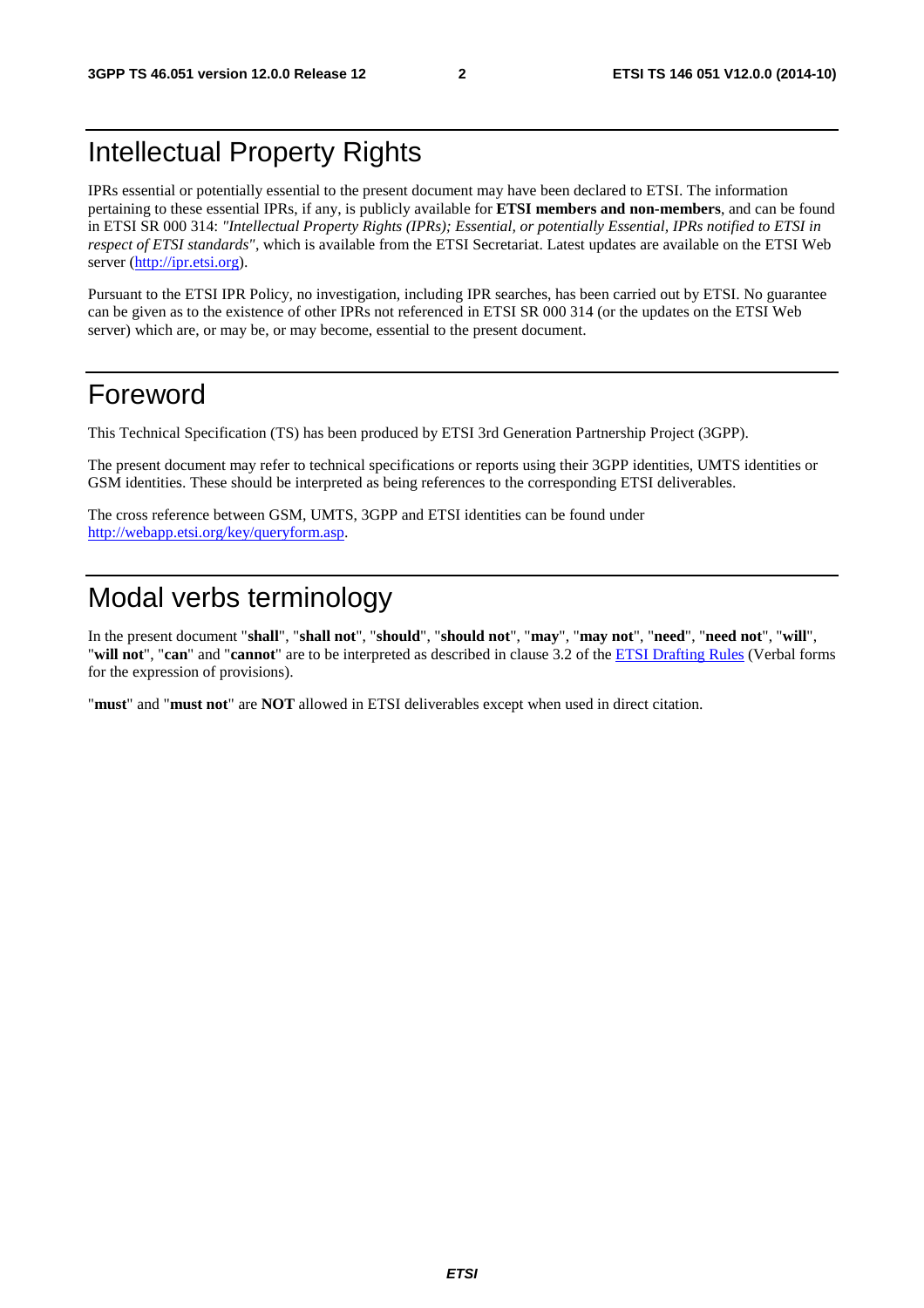$\mathbf{3}$ 

# Contents

| 1               |                                                                                                |  |  |  |  |
|-----------------|------------------------------------------------------------------------------------------------|--|--|--|--|
| 2               |                                                                                                |  |  |  |  |
| 3<br>3.1<br>3.2 |                                                                                                |  |  |  |  |
| 4               |                                                                                                |  |  |  |  |
| 5               |                                                                                                |  |  |  |  |
| 6               |                                                                                                |  |  |  |  |
| $\overline{7}$  |                                                                                                |  |  |  |  |
| 8               |                                                                                                |  |  |  |  |
| 9               |                                                                                                |  |  |  |  |
| 10              |                                                                                                |  |  |  |  |
| 11              | Alternative Enhanced Full Rate implementation using the Adaptive Multi Rate 12.2 kbit/s mode 9 |  |  |  |  |
|                 | <b>Annex A (informative):</b>                                                                  |  |  |  |  |
|                 |                                                                                                |  |  |  |  |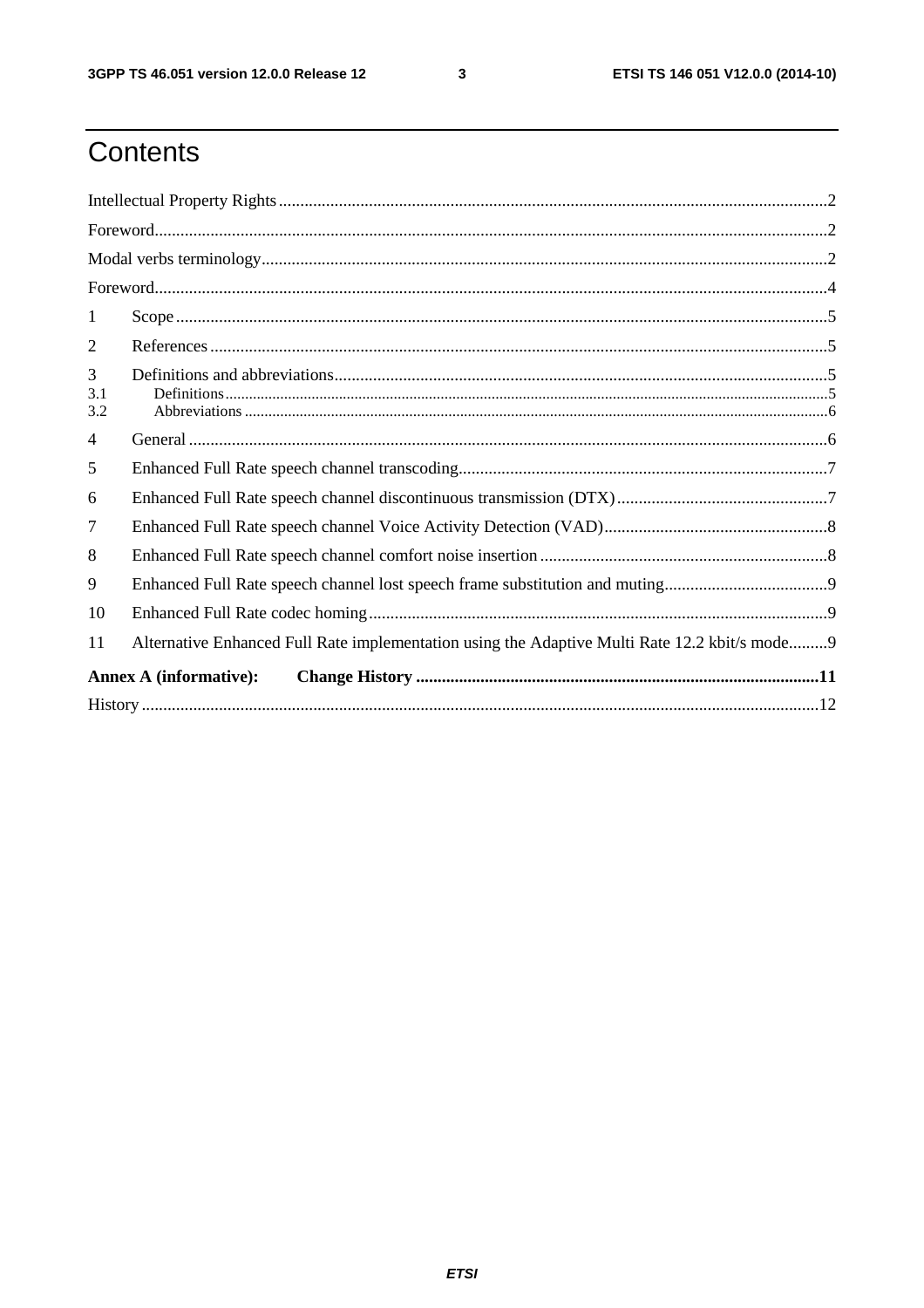### Foreword

This Technical Specification has been produced by the 3<sup>rd</sup> Generation Partnership Project (3GPP).

The contents of the present document are subject to continuing work within the TSG and may change following formal TSG approval. Should the TSG modify the contents of the present document, it will be re-released by the TSG with an identifying change of release date and an increase in version number as follows:

Version x.y.z

where:

- x the first digit:
	- 1 presented to TSG for information;
	- 2 presented to TSG for approval;
	- 3 or greater indicates TSG approved document under change control.
- y the second digit is incremented for all changes of substance, i.e. technical enhancements, corrections, updates, etc.
- z the third digit is incremented when editorial only changes have been incorporated in the document.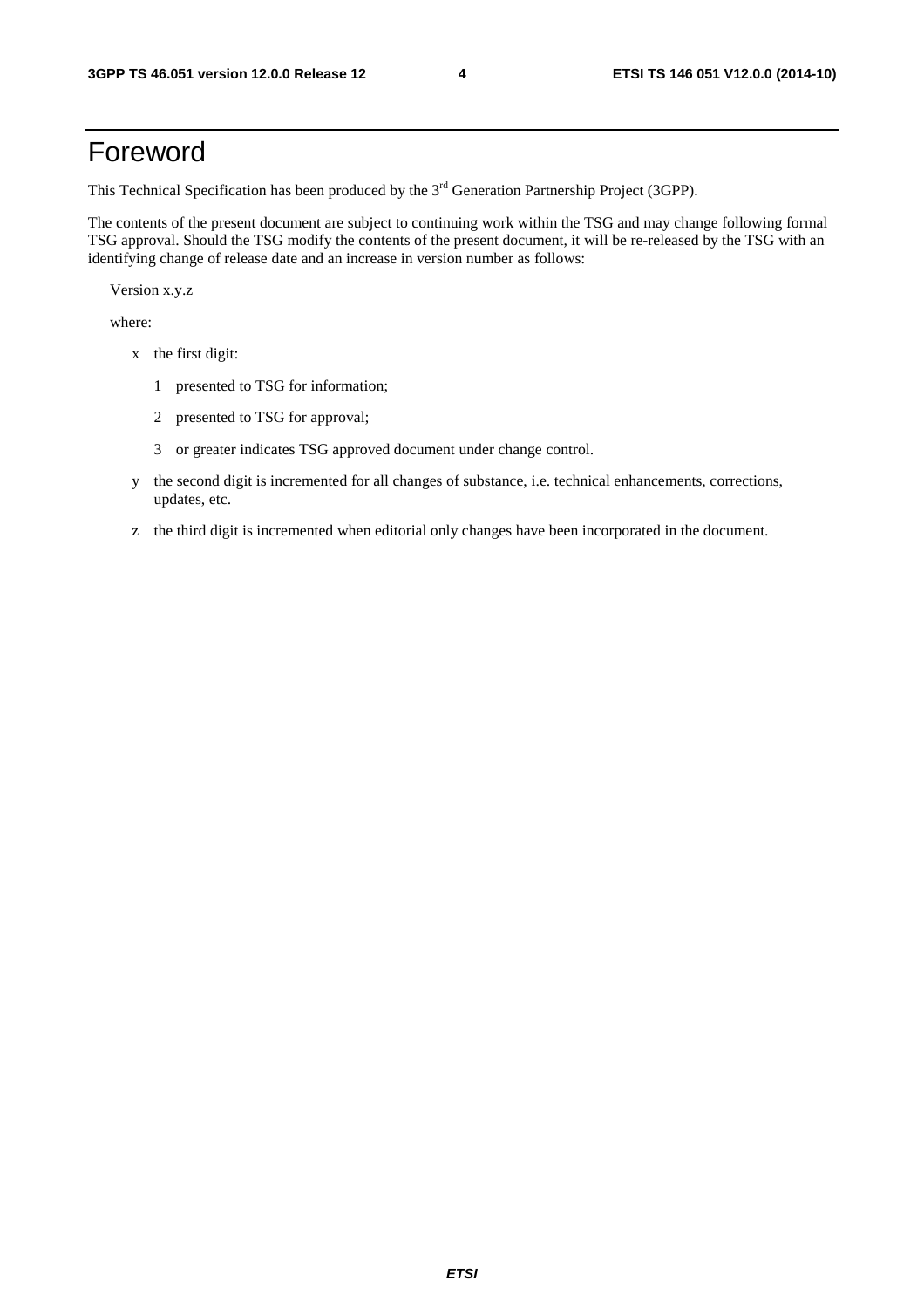### 1 Scope

The present document is an introduction to GSM 06.60 [6], GSM 06.61 [7], GSM 06.62 [8], GSM 06.81 [9] and GSM 06.82 [10] ENs dealing with the speech processing functions in the Enhanced Full Rate channel of the GSM system. A general overview of the speech processing functions is given, with reference to the ENs where each function is specified in detail.

### 2 References

The following documents contain provisions which, through reference in this text, constitute provisions of the present document.

- References are either specific (identified by date of publication, edition number, version number, etc.) or non-specific.
- For a specific reference, subsequent revisions do not apply.
- For a non-specific reference, the latest version applies. In the case of a reference to a 3GPP document (including a GSM document), a non-specific reference implicitly refers to the latest version of that document *in the same Release as the present document*.
- [1] GSM 01.04: "Digital cellular telecommunications system (Phase 2+); Abbreviations and acronyms".
- [2] GSM 03.50: "Digital cellular telecommunications system (Phase 2+); Transmission planning aspects of the speech service in the GSM Public Land Mobile Network (PLMN) system".
- [3] GSM 05.03: "Digital cellular telecommunications system (Phase 2+); Channel coding".
- [4] GSM 06.53: "Digital cellular telecommunications system (Phase 2+); ANSI-C code for the GSM Enhanced Full Rate (EFR) speech codec".
- [5] GSM 06.54: "Digital cellular telecommunications system (Phase 2+); Test vectors for the GSM Enhanced Full Rate (EFR) speech codec".
- [6] GSM 06.60: "Digital cellular telecommunications system (Phase 2+); Enhanced Full Rate (EFR) speech transcoding".
- [7] GSM 06.61: "Digital cellular telecommunications system (Phase 2+); Substitution and muting of lost frame for Enhanced Full Rate (EFR) speech traffic channels".
- [8] GSM 06.62: "Digital cellular telecommunications system (Phase 2+); Comfort noise aspects for Enhanced Full Rate (EFR) speech traffic channels".
- [9] GSM 06.81: "Digital cellular telecommunications system (Phase 2+); Discontinuous transmission (DTX) for Enhanced Full Rate (EFR) speech traffic channels".
- [10] GSM 06.82: "Digital cellular telecommunications system (Phase 2+); Voice Activity Detector (VAD) for Enhanced Full Rate (EFR) speech traffic channels".

### 3 Definitions and abbreviations

#### 3.1 Definitions

Definition of terms used in the present document can be found in GSM 06.60 [6], GSM 06.61 [7], GSM 06.62 [8], GSM 06.81 [9] and GSM 06.82 [10].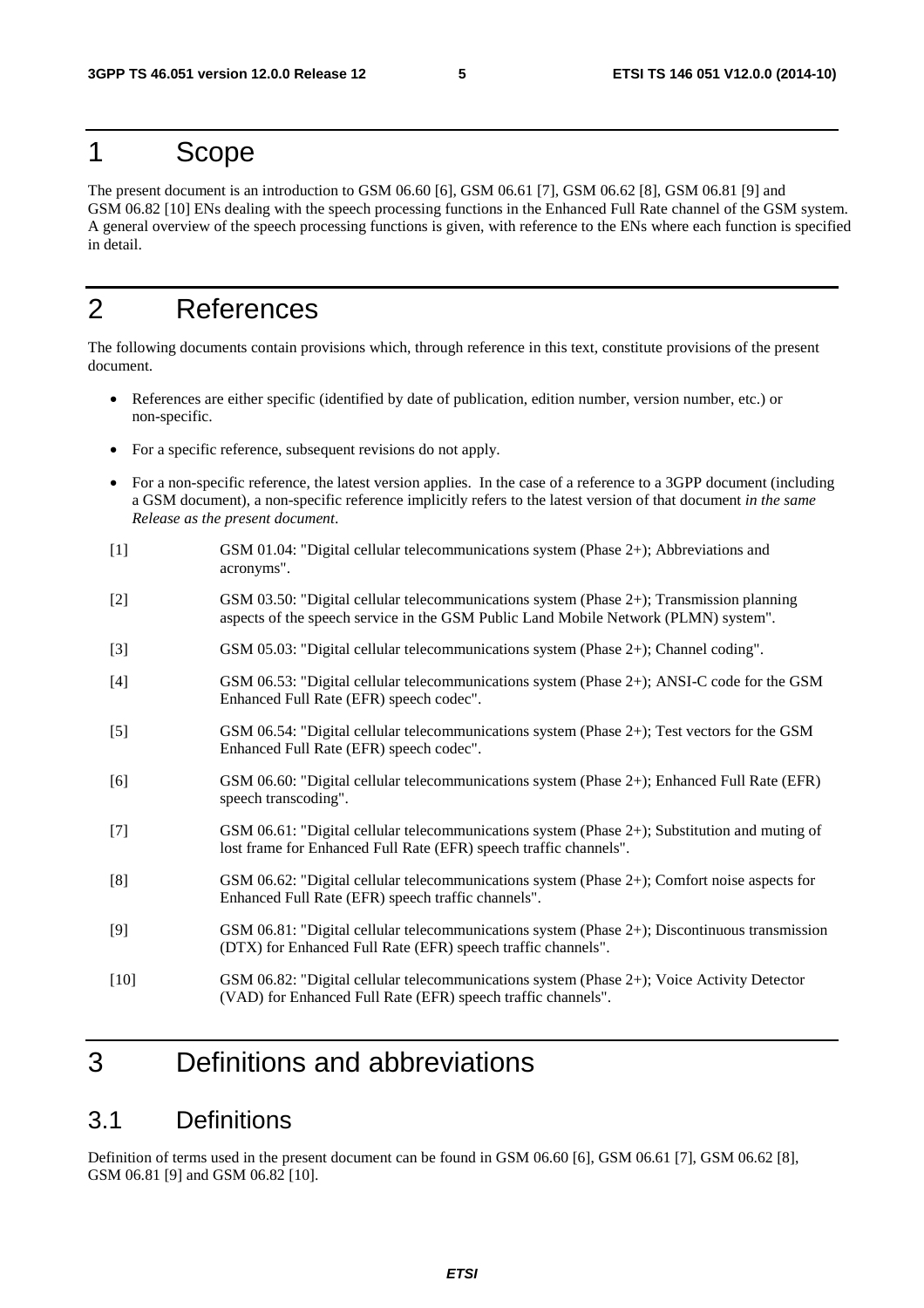#### 3.2 Abbreviations

For the purposes of the present document, the following abbreviations apply:

| <b>ACELP</b><br><b>BFI</b><br><b>BSS</b><br><b>CCITT</b> | Algebraic Code Excited Linear Prediction<br><b>Bad Frame Indication</b><br><b>Base Station System</b><br>Comité Consultatif International Télégraphique et Téléphonique |
|----------------------------------------------------------|-------------------------------------------------------------------------------------------------------------------------------------------------------------------------|
| <b>DTX</b>                                               | Discontinuous Transmission                                                                                                                                              |
| <b>ETS</b>                                               | European Telecommunication Standard                                                                                                                                     |
| <b>GSM</b>                                               | Global System for Mobile communications                                                                                                                                 |
| <b>MS</b>                                                | <b>Mobile Station</b>                                                                                                                                                   |
| <b>PCM</b>                                               | Pulse Code Modulated                                                                                                                                                    |
| <b>PLMN</b>                                              | Public Land Mobile Network                                                                                                                                              |
| <b>PSTN</b>                                              | Public Switched Telephone Network                                                                                                                                       |
| RF                                                       | Radio Frequency                                                                                                                                                         |
| <b>RSS</b>                                               | Radio SubSystem                                                                                                                                                         |
| RX.                                                      | Receive                                                                                                                                                                 |
| <b>SACCH</b>                                             | <b>Slow Associated Control CHannel</b>                                                                                                                                  |
| <b>SID</b>                                               | SIlence Descriptor                                                                                                                                                      |
| SP flag                                                  | SPeech flag                                                                                                                                                             |
| <b>TAF</b>                                               | Time Alignment Flag                                                                                                                                                     |
| TХ                                                       | Transmit                                                                                                                                                                |

For abbreviations not given in this subclause, see GSM 01.04 [1].

### 4 General

Figure 1 presents a reference configuration where the various speech processing functions are identified. In this figure, the relevant Standards for each function are also indicated.

In figure 1, the audio parts including analogue to digital and digital to analogue conversion are included, to show the complete speech path between the audio input/output in the Mobile Station (MS) and the digital interface of the PSTN. The detailed specification of the audio parts are contained in GSM 03.50 [2]. These aspects are only considered to the extent that the performance of the audio parts affect the performance of the speech transcoder.

An alternative and fully interoperable implementation using as a basis the 12.2 kbit/s mode of the Adaptive Multi Rate speech coder is described in section 11.

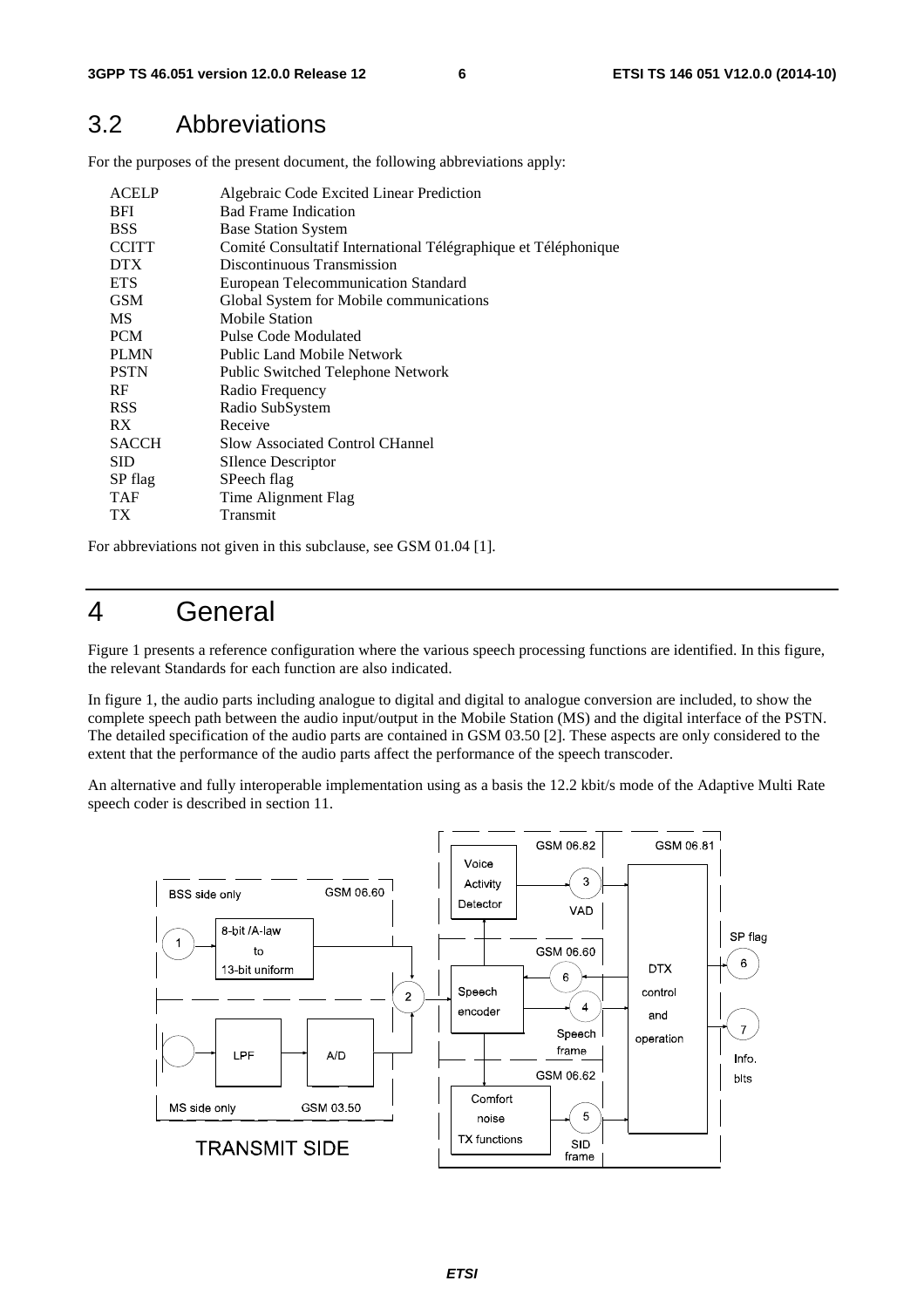

- 1) 8-bit /A-law or μ-law (PCS 1900) PCM (CCITT recommendation G.711), 8 000 samples/s.
- 2) 13-bit uniform PCM, 8 000 samples/s.<br>3) Voice Activity Detector (VAD) flag.
- Voice Activity Detector (VAD) flag.
- 4) Encoded speech frame, 50 frames/s, 244 bits/frame.<br>5) Sllence Descriptor (SID) frame, 244 bits/frame.
- 5) SIlence Descriptor (SID) frame, 244 bits/frame.
- 6) SPeech (SP) flag, indicates whether information bits are speech or SID information.
- 7) Information bits delivered to the radio subsystem.<br>8) Information bits received from the radio subsyster
- Information bits received from the radio subsystem.
- 9) Bad Frame Indication.
- 10) SIlence Descriptor (SID) flag.
- 11) Time Alignment Flag (TAF), marks the position of the SID frame within the Slow Associated Control CHannel (SACCH) multiframe.

#### **Figure 1: Overview of audio processing functions**

### 5 Enhanced Full Rate speech channel transcoding

As shown in figure 1, the speech encoder takes its input as a 13-bit uniform Pulse Code Modulated (PCM) signal either from the audio part of the Mobile Station or on the network side, from the Public Switched Telephone Network (PSTN) via an 8-bit/A-law or μ-law (PCS 1900) to 13-bit uniform PCM conversion. The encoded speech at the output of the speech encoder is delivered to the channel coding function defined in GSM 05.03 [3] to produce an encoded block consisting of 456 bits leading to a gross bit rate of 22,8 kbit/s.

In the receive direction, the inverse operations take place. GSM 06.60 [6] describes the detailed mapping between input blocks of 160 speech samples in 13-bit uniform PCM format to encoded blocks of 244 bits and from encoded blocks of 244 bits to output blocks of 160 reconstructed speech samples. The sampling rate is 8 000 sample/s leading to a bit rate for the encoded bit stream of 12,2 kbit/s. The coding scheme is the so-called Algebraic Code Excited Linear Prediction, hereafter referred to as ACELP.

GSM 06.60 [6] describes the codec and GSM 06.53 [4] defines the C code, thus enabling the verification of compliance to GSM 06.60 [6] to a high degree of confidence by use of a set of digital test sequences given in GSM 06.54 [5].

### 6 Enhanced Full Rate speech channel discontinuous transmission (DTX)

During a normal phone conversation, the participants alternate so that, on the average, each direction of transmission is occupied about 50 % of the time. Discontinuous transmission (DTX) is a mode of operation where the transmitters are switched on only for those frames which contain useful information. This may be done for the following two purposes: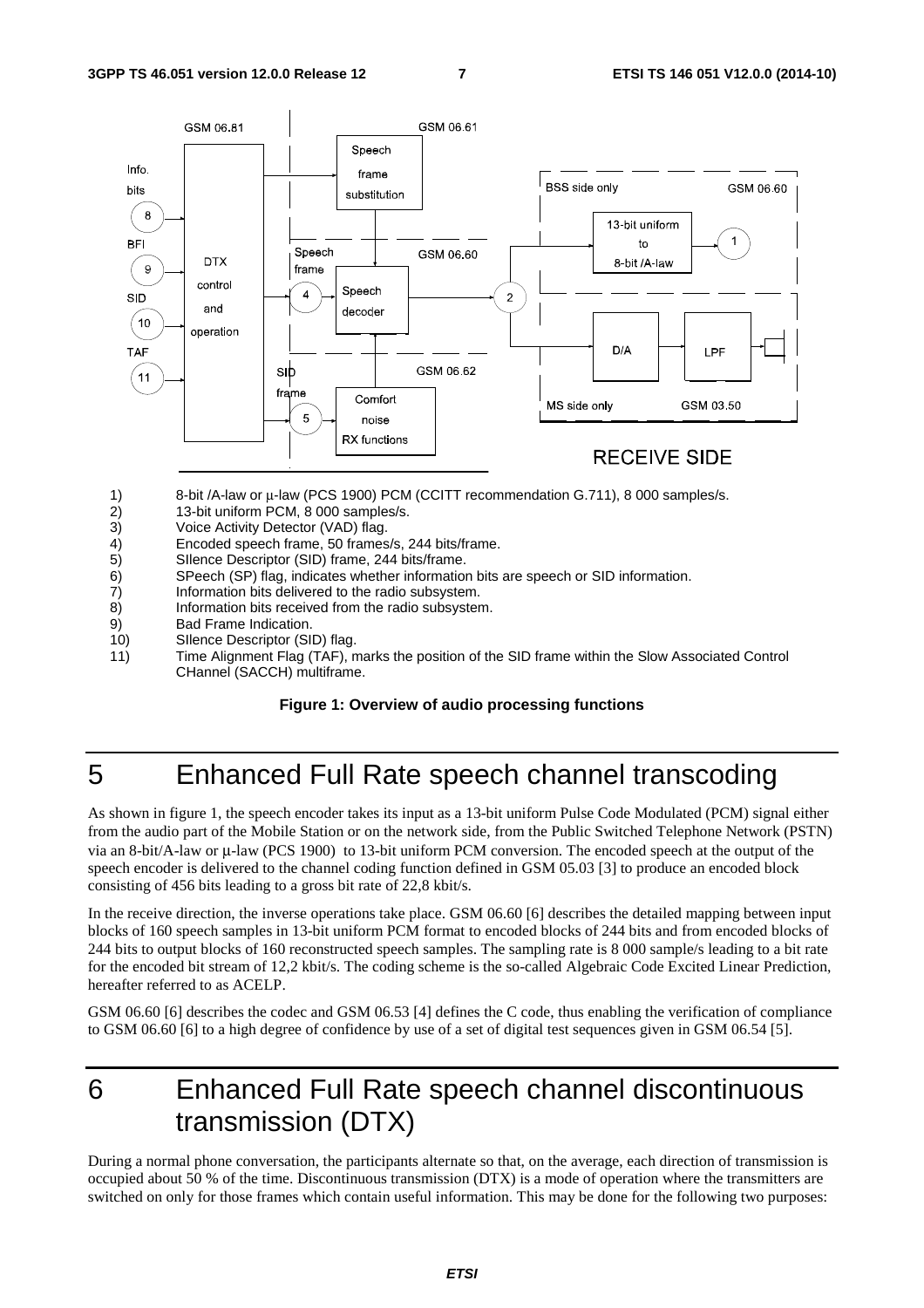- 1) In the MS, battery life will be prolonged or a smaller battery could be used for a given operational duration.
- 2) The average interference level over the air interface is reduced, leading to better Radio Frequency (RF) spectrum efficiency.

The overall DTX mechanism is implemented in the DTX handlers (Transmit (TX) and Receive (RX)) described in GSM 06.81 [9] and requires the following functions:

- a Voice Activity Detector (VAD) on the TX side, see GSM 06.82 [10];
- evaluation of the background acoustic noise on the TX side, in order to transmit characteristic parameters to the RX side, see GSM 06.62 [8];
- generation of comfort noise on the RX side during periods where the radio transmission is turned off, see GSM 06.62 [8].

The transmission of comfort noise information to the RX side is achieved by means of a Silence Descriptor (SID) frame. The SID frame is transmitted at the end of speech bursts and serves as an end of speech marker for the RX side. In order to update the comfort noise characteristics at the RX side, SID frames are transmitted at regular intervals also during speech pauses. This also serves the purpose of improving the measurement of the radio link quality by the Radio SubSystem (RSS).

The DTX handlers interwork with the RSS using flags. The RSS is in control of the actual transmitter keying on the TX side, and performs various pre-processing functions on the RX side. This is described in GSM 06.81 [9].

The speech flag (SP) indicates whether information bits are speech or SID information. The SP flag is calculated from the VAD flag by the TX DTX handler. When SID information is transmitted (SP="0") the operation of the speech encoder is modified to reduce the remaining computation for that frame. This is described in GSM 06.62 [8].

7 Enhanced Full Rate speech channel Voice Activity Detection (VAD)

The Enhanced Full Rate VAD function is described in GSM 06.82 [10].

The input to the VAD is a set of parameters computed by the Enhanced Full Rate speech encoder defined in GSM 06.60 [6]. The VAD uses this information to decide whether each 20 ms speech coder frame contains speech or not. Note that the VAD flag is an input to TX DTX handler and does not control the transmitter keying directly.

GSM 06.82 [10] describes the VAD algorithm and GSM 06.53 [4] defines the C code. The verification of compliance to GSM 06.82 [10] is achieved by use of digital test sequences (see GSM 06.54 [5]) applied to the same interface as the test sequences for the speech codec.

8 Enhanced Full Rate speech channel comfort noise insertion

The Enhanced Full Rate noise comfort insertion function is described in GSM 06.62 [8].

When switching the transmission on and off during DTX operation, the effect would be a modulation of the background noise at the receiving end, if no precautions were taken. When transmission is on, the background noise is transmitted together with the speech to the receiving end. As the speech burst ends, the connection is off and the perceived noise would drop to a very low level. This step modulation of noise may be perceived as annoying and reduce the intelligibility of speech, if presented to a listener without modification.

This "noise contrast effect" is reduced in the GSM system by inserting an artificial noise, termed comfort noise, at the receiving end when speech is absent.

The comfort noise processes are as follows:

the evaluation of the acoustic background noise in the transmitter;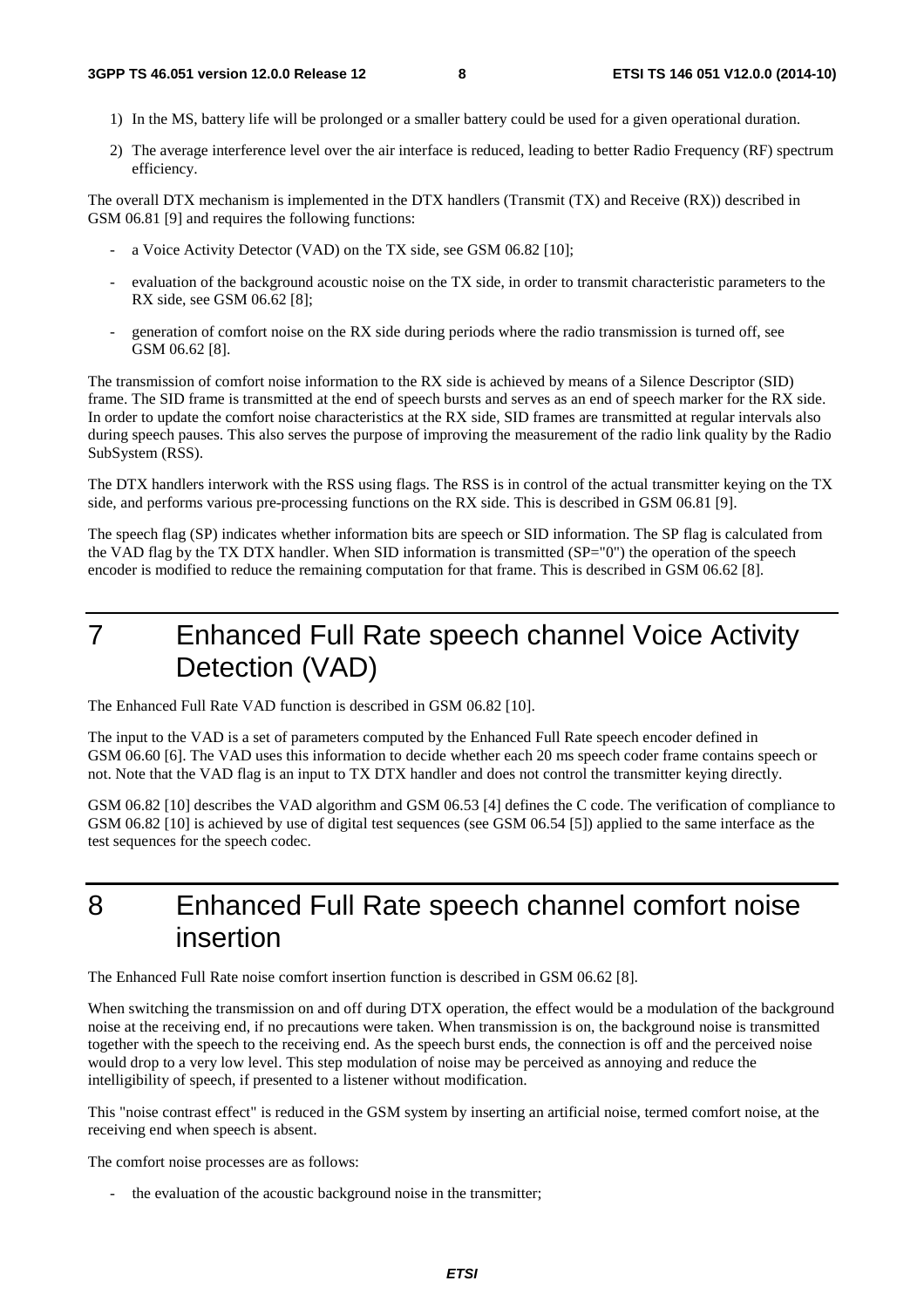- the noise parameter encoding (SID frames) and decoding;
- and the generation of comfort noise in the receiver.

The comfort noise processes and the algorithm for updating the noise parameters during speech pauses are defined in detail in GSM 06.62 [8].

The comfort noise mechanism is based on the Enhanced Full Rate speech codec defined in GSM 06.60 [6].

## 9 Enhanced Full Rate speech channel lost speech frame substitution and muting

The Enhanced Full Rate speech frame substitution and muting function is described in GSM 06.61 [7].

In the receiver, frames may be lost due to transmission errors or frame stealing. GSM 06.61 [7] describes the actions to be taken in these cases, both for lost speech frames and for lost SID frames in DTX operation.

In order to mask the effect of an isolated lost frame, the lost speech frame is substituted by a predicted frame based on previous frames. Insertion of silence frames is not allowed. For several subsequent lost frames, a muting technique shall be used to indicate to the listener that transmission has been interrupted.

# 10 Enhanced Full Rate codec homing

The GSM Enhanced Full Rate speech transcoder, VAD, DTX system and comfort noise parts of the audio processing functions (see figure 1) are defined in bit exact arithmetic. Consequently, they shall react on a given input sequence always with the corresponding bit exact output sequence, provided that the internal state variables are also always exactly in the same state at the beginning of the experiment.

The input test sequences provided in GSM 06.54 [5] shall force the corresponding output test sequences, provided that the tested modules are in their home-state when starting.

The modules may be set into their home states by provoking the appropriate homing-functions.

NOTE: This is normally done during reset (initialization of the codec).

Special inband signalling frames (encoder-homing-frame and decoder-homing-frame) described in GSM 06.60 [6] have been defined to provoke these homing-functions also in remotely placed modules.

This mechanism is specified to support three main areas:

- type approval of mobile terminal equipment;
- type approval of infrastructure equipment;
- remote control and testing for operation and maintenance.

At the end of the first received homing frame, the audio functions that are defined in a bit exact way shall go into their predefined home states. The output corresponding to the first homing frame is dependent on the codec state when the frame was received. Any consecutive homing frames shall produce corresponding homing frames at the output.

# 11 Alternative Enhanced Full Rate implementation using the Adaptive Multi Rate 12.2 kbit/s mode

The 12.2 kbit/s mode of the Adaptive Multi Rate speech coder described in TS 26.071 is functionally equivalent to the GSM Enhanced Full Rate speech coder. An alternative implementation of the Enhanced Full Rate speech service based on the 12.2 kbit/s mode of the Adaptive Multi Rate coder is allowed. Alternative implementations shall implement the functionality specified in TS 26.071 for the 12.2 kbit/s mode, with the difference that the DTX transmission format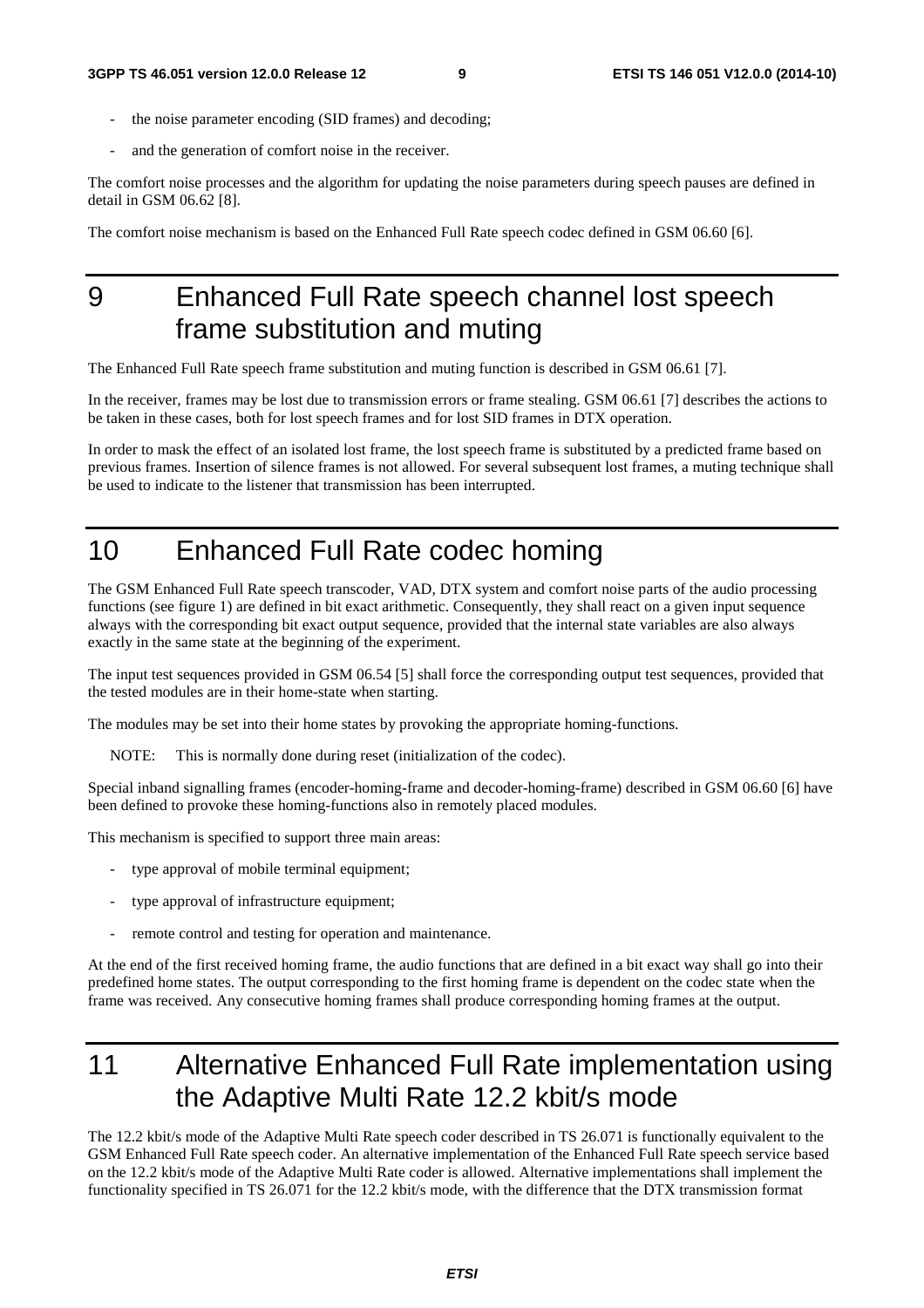from GSM 06.81, the comfort noise generation from GSM 06.62 and the decoder-homing-frame from GSM 06.60 shall be used.

Verification of compliance using the alternative implementation is achieved by use of a set of digital test sequences given in GSM 06.54.

NOTE: The alternative implementation of the GSM Enhanced Full Rate speech coder incurs an additional 5ms look-ahead delay, and the implementation in this specification (GSM 06.51) is the preferred option.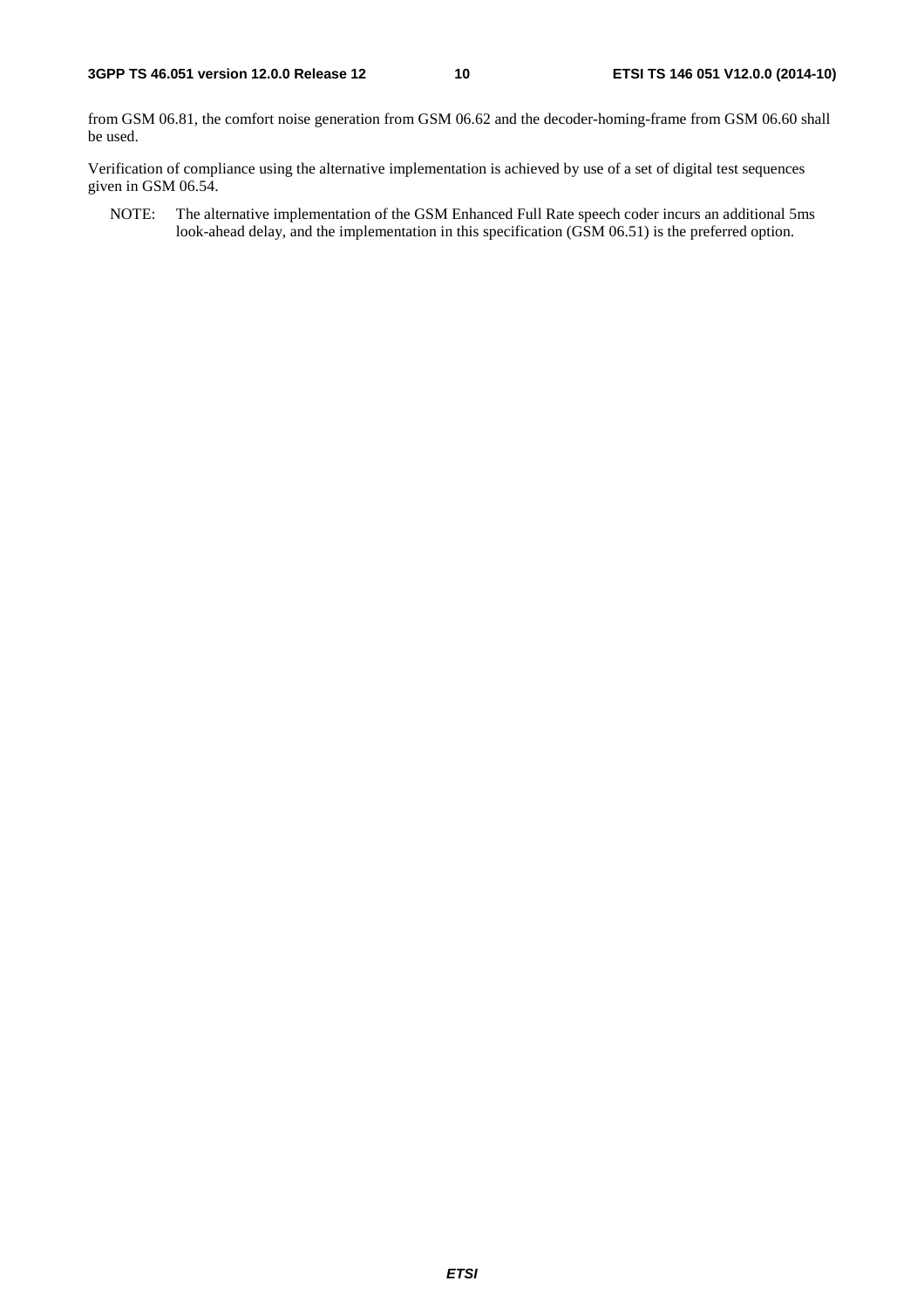### Annex A (informative): Change History

| <b>Change history</b> |                |         |                            |             |                                                           |
|-----------------------|----------------|---------|----------------------------|-------------|-----------------------------------------------------------|
| <b>SMG No.</b>        | TDoc.<br>No.   | CR. No. | <b>Section</b><br>affected | New version | <b>Subject/Comments</b>                                   |
| SMG#21                |                |         |                            | 4.0.1       | <b>ETSI</b> Publication                                   |
| SMG#20                |                |         |                            | 5.1.2       | Release 1996 version                                      |
| <b>SMG#27</b>         |                |         |                            | 6.0.0       | Release 1997 version                                      |
| SMG#28                | P-99-139       | A003    | Figure 1, Sect.5           | 7.0.0       | Addition of mu-law (PCS 1900)                             |
|                       |                |         |                            | 7.0.2       | Update to Version 7.0.2 for Publication                   |
| SMG#31                |                |         |                            | 8.0.0       | Release 1999 version                                      |
| SMG#32                | $P - 00 - 273$ | A008    | 4 and 11                   | 8.1.0       | Alternative EFR implementation using the AMR 12.2<br>mode |

| <b>Change history</b> |                |                 |           |  |                                                    |        |            |
|-----------------------|----------------|-----------------|-----------|--|----------------------------------------------------|--------|------------|
| <b>Date</b>           | <b>TSG SA#</b> | <b>TSG Doc.</b> | <b>CR</b> |  | <b>Rev Subject/Comment</b>                         | Old    | <b>New</b> |
| 12-2000               | 10             | SP-000572 A013  |           |  | Definition of the homing frame for the alternative | 8.1.0  | 8.2.0      |
|                       |                |                 |           |  | <b>EFR</b> implementation                          |        |            |
| 03-2001               | 11             |                 |           |  | Version for Release 4                              |        | 4.0.0      |
| 06-2002               | 16             |                 |           |  | Version for Release 5                              | 4.0.0  | 5.0.0      |
| 12-2004               | 26             |                 |           |  | Version for Release 6                              | 5.0.0  | 6.0.0      |
| 06-2007               | 36             |                 |           |  | Version for Release 7                              | 6.0.0  | 7.0.0      |
| 12-2008               | 42             |                 |           |  | Version for Release 8                              | 7.0.0  | 8.0.0      |
| 12-2009               | 46             |                 |           |  | Version for Release 9                              | 8.0.0  | 9.0.0      |
| 03-2011               | 51             |                 |           |  | Version for Release 10                             | 9.0.0  | 10.0.0     |
| 09-2012               | 57             |                 |           |  | Version for Release 11                             | 10.0.0 | 11.0.0     |
| 09-2014               | 65             |                 |           |  | Version for Release 12                             | 11.0.0 | 12.0.0     |